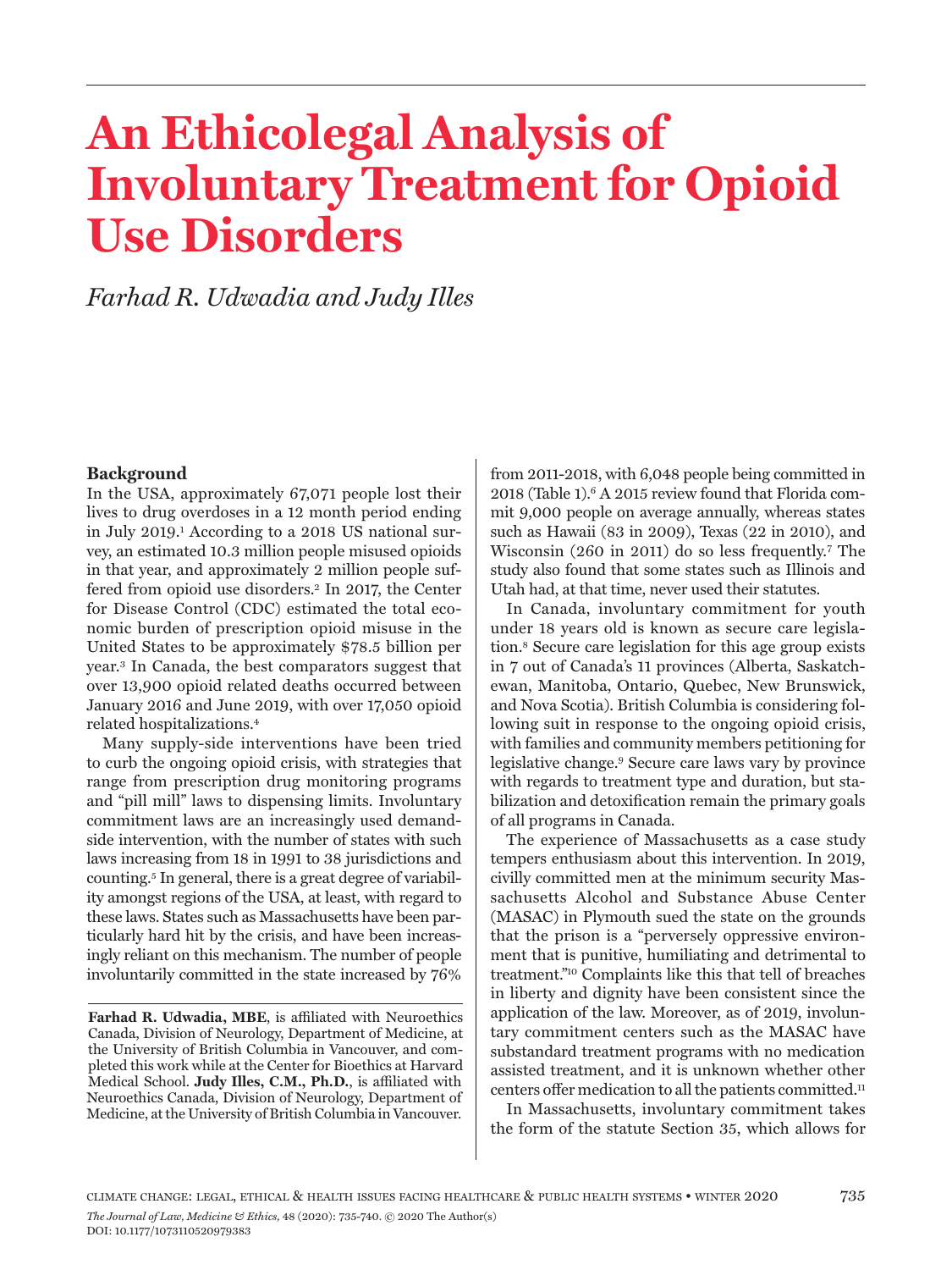Figure 1



**Rise in Section 35 commitment requests (Filed and Accepted). (Source: Section 35 Commission Report, 2019)**41

the involuntary commitment and treatment of a person with an alcohol or substance use disorder, who is at a likelihood of serious harm to themselves or others.12 A person is classified as such if they consume substances to the extent that it compromises their health, interferes with their social or economic functioning or causes loss of self-control over its use.13 A spouse, blood relative, guardian, police officer, physician or court official can petition the court to take action in these circumstances.14 If the court shows that use of such substances poses a likelihood of serious harm, they may commit the user for a period not exceeding 90 days.15

# **Ethical Analysis**

The ethical quandaries regarding the practice of Section 35 in Massachusetts and elsewhere consist of ethicolegal issues with the statute itself, breaches of privacy, liberty, and dignity to the patient, a poor benefit/ risk ratio and a failure to meet the medical standard of care in treatment.

## *Ethicolegal Issues*

From an ethicolegal standpoint, it is uncertain whether the standard of a likelihood of serious harm is high enough to justify the degree of invasiveness of the intervention. The standard "likelihood of" represents a relatively low bar of proof, as opposed to the "clear and convincing" or "beyond a reasonable doubt" standard,

which are the standards typically employed in legal considerations regarding civil liberties. The statute is intended to serve as a last resort measure for people with severe and debilitating addictions. Empirical data show that requests for Section 35 have increased by 85% from 2010-2017, with nearly 58% approved between 2016-2017.16 These statistics raise the question of whether the low standard of proof contributes to rising rates of involuntary commitment and whether the option is not being exercised as a last resort pathway as intended.<sup>17</sup>

The statute cap on period of commitment of up to 90 days raises further consideration. There is no documented medical evidence to date that suggests that this particular length of time is effective with regards to the treatment of addiction disorders. The mandate thus seems to be arbitrary, depriving individuals of their liberty for a period of time that is scientifically unfounded.

# *Privacy, Liberty, and Dignity*

While the very nature of the intervention involves a significant breach of privacy and liberty, the majority of the ethical issues raised by Section 35 lies in the implementation of the law itself. For example, patients have historically been handcuffed at several stages of the treatment process and then placed in holding cells.18 Approximately 40% of all patients are commit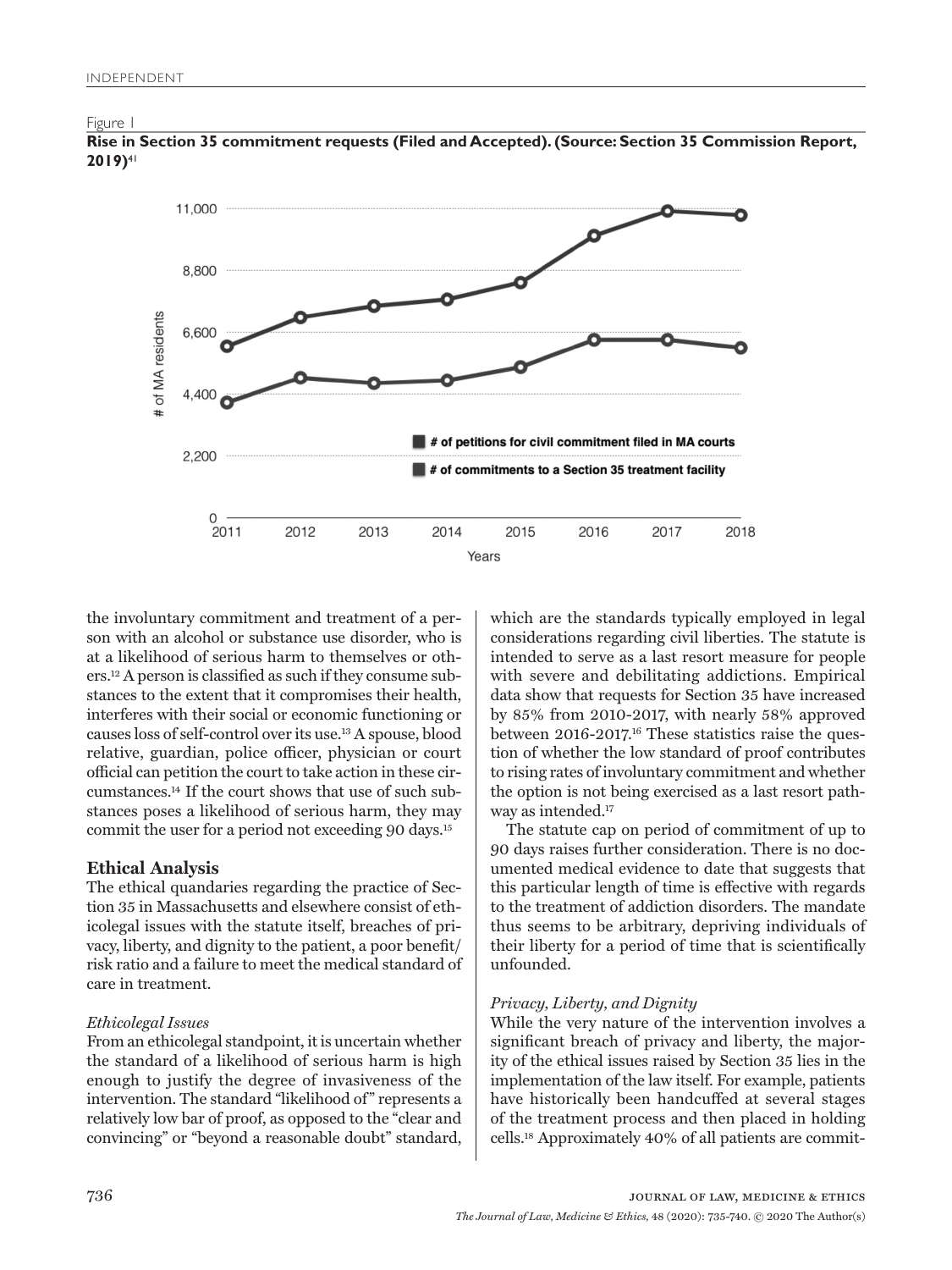ted and treated at the large MASAC facility, where they are under the watch of armed correctional officers and are required to wear prison-like jumpsuits for identification. According to press reports, since the MASAC opened in 2017 there has been at least one serious assault, one rape, three suicide attempts and one suicide amongst the patient population.19 The superintendent reported that approximately 15 patients had been physically attacked in at least two dozen fights in the facility.20 A 2017 lawsuit alleged that patients were housed close to violent sex offenders, and were routinely strip searched and segregated.21 The latest lawsuit in 2019 laid similar claims, with additional allegations that the patients were placed in solitary confinement subject to abusive treatment from correctional officers and made to follow prison-like rules and regulations.22 The lawsuit claims that *"many, if not most, emerge from prison traumatized by the experience and even more vulnerable to relapse and overdose".*23 Other reporters

outcomes related to compulsory treatment, with some studies even suggesting potential harms.26 They concluded with a recommendation for the prioritization of non-compulsory treatment modalities to reduce drug-related harms.

Another large study compared relapses in opioid use in opioid-dependent individuals released from compulsory drug detention centers with those from voluntary medication treatment centers in Malaysia.27 The study concluded that opioid dependent individuals in compulsory treatment are *"significantly more likely to relapse to opioid use after release, and sooner, than those treated with evidence-based treatment,"*  suggesting that compulsory treatment has no role in the treatment of opioid use disorder.

Data regarding the effectiveness of involuntary commitment in specific states are limited, but there has been a call for rigorous study of existing statutes.28 However, a few studies have examined provider

The statute cap on period of commitment of up to 90 days raises further consideration. There is no documented medical evidence to date that suggests that this particular length of time is effective with regards to the treatment of addiction disorders. The mandate thus seems to be arbitrary, depriving individuals of their liberty for a period of time that is scientifically unfounded.

who interviewed former patients described unhygienic conditions, including descriptions of bathrooms soiled with feces and lacking soap.<sup>24</sup>

The Massachusetts government faced similar challenges previously, with involuntary commitment for female patients suffering from opioid use disorders. Women who were housed at the Massachusetts Correctional Institute at Framingham lodged similar complaints regarding treatment in a correctional facility. Recognizing this, the Massachusetts government passed legislation in 2016 that ended involuntary commitment for women at the Framingham facility. The legislation specifically acknowledged that the women deserved to be treated like patients in hospitals, and not in prison facilities.<sup>25</sup>

## *Risk-Benefit Trade-Offs*

Proponents of involuntary commitment and treatment maintain that the privacy breached is justified due to the favorable benefit to risk ratio that the intervention poses. A systematic review evaluating the effectiveness of compulsory drug treatment, however, concluded that evidence does not suggest improved

receptiveness to involuntary treatment. For example, a 2007 study surveyed members of the American Psychiatric Association, of whom the majority had direct experience with involuntary commitment.29 The study found only 22% supported civil commitment for alcohol addiction, and 22.9% for drug addiction. Another study from Minnesota examined provider reception to involuntary treatment also found that providers were generally opposed to it.30

Outcomes data released by the Massachusetts government seem to reflect the literature as well. According to the Massachusetts Section 35 outcomes report, people who are involuntarily committed under the Section 35 pathway are at a 2.2 times greater risk of overdosing post release relative to those who are voluntarily treated.31 Notwithstanding the possibility of confounding variables, this statistic is startling, and raises significant doubt as to the overall impact and cost effectiveness of the intervention.

#### *Standard of Care During and Post Commitment*

Several Massachusetts treatment facilities fail to provide the standard of care treatment to all patients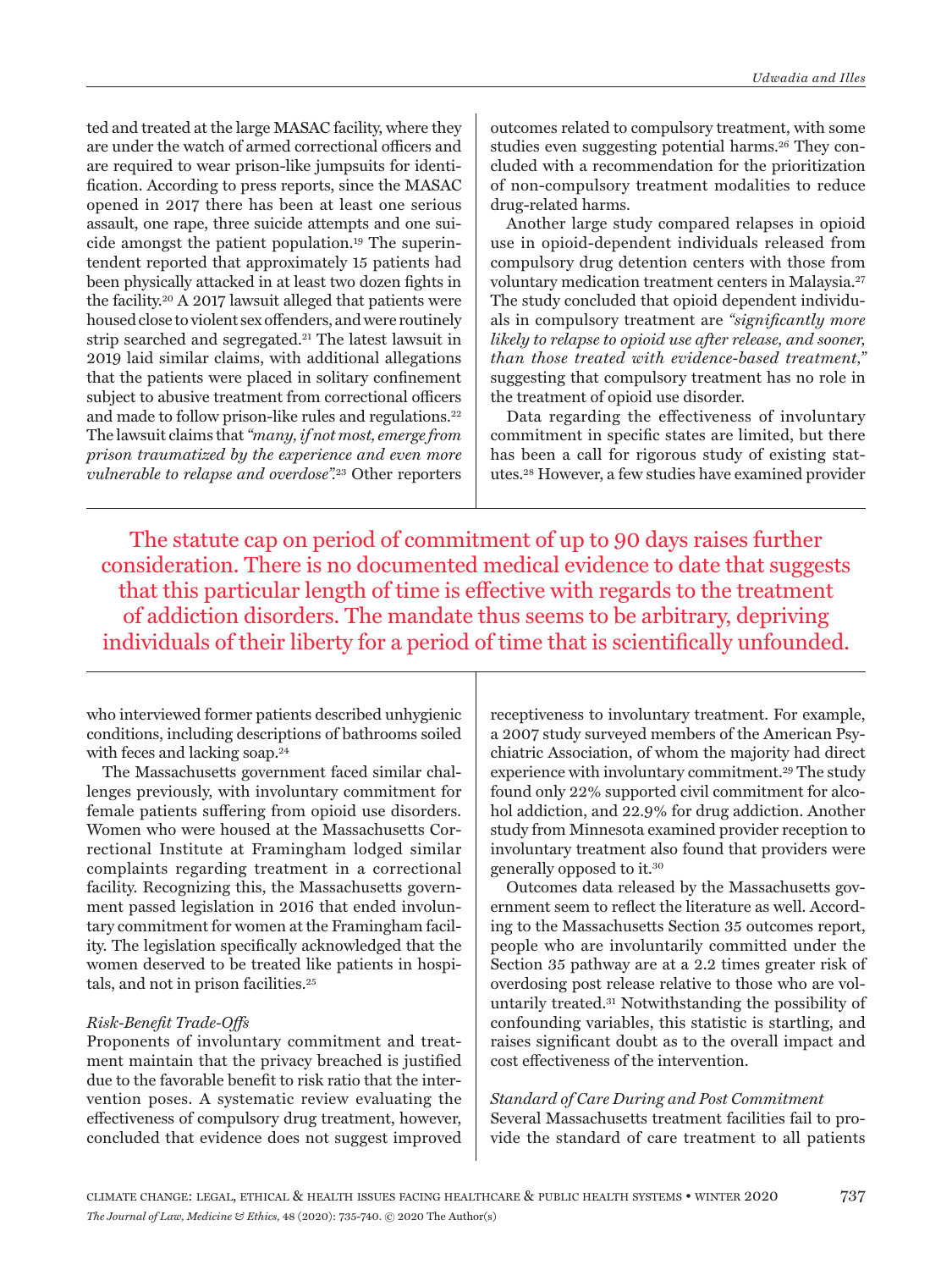committed.32 In July 2019, the Section 35 Commission (established in Section 104 of Chapter 208 of the Acts of 2018) released a report detailing the active treatment facilities in Massachusetts, along with the number of beds they possess and the treatment they offer. Although every facility in the report is listed as offering various options for medication assisted treatment (MAT), evidence suggests that those who are committed rarely, if ever, receive such treatment. The report goes on to mention that, *"Practice varies by facility, medication-assisted treatment (MAT) may be offered as a complement to addiction counseling and other supports."33* Based on the report data and existing press coverage, this statement portrays the reality of the situation slightly better, which is that although MAT may be offered, it is rarely so. In fact, according to the discharge data in the same report, only 12% of patients across three facilities (High Point Women's Addiction Treatment Center, High Point Treatment Center at Shattuck Hospital and High Point Men's Addiction Treatment Center) received MAT.34 It is also well known and often cited that the MASAC, which houses 40% of all patients involuntarily committed, does not provides MAT to any of their patients.35 There are no data on whether or not the other facilities provide MAT to their patients, and this uncertainty highlights an urgent need for their collection and dissemination. This is a national concern for both the USA and Canada, with other regions also lacking outcomes-oriented, granular data.36

Evidence shows MAT is effective at reducing overdose mortality in people dependent on opioids and involuntary commitment alone is substantially less effective in reducing negative outcomes.37 A substantial number of patients are not treated with MAT, however. It is unacceptable for any state to take away patient autonomy, under the guise of treatment, and to then subject patients to inferior and outdated methods of treatment, all the while denying them the standard of care. Furthermore, the facility to which a patient is sent, and by extension the treatment received, depends on morally arbitrary factors such as gender, a judge's expert but subjective consideration, space at a facility, insurance status and other related factors. This also raises ethical concerns regarding the fairness of the process.

The failure of the government to commit to the long-term care and management of patients is a further ethically problematic issue. Massachusetts law does not mention the need for any coordinated or long-term care for patients who are involuntarily committed. Like most addiction disorders, opioid use disorders are chronic in nature, requiring long-term care and management for the long-term difficulties

associated with mental health disorders and societal stigma.38 This is reflected in the Section 35 data, which shows that a significant number of patients who are discharged enter into medical facilities, shelters, and nursing homes directly.39 The post release overdose risk data released by the Massachusetts Section 35 report further underscores the concern for longterm management.<sup>40</sup>

## **Conclusions**

Thirty-eight US jurisdictions and 7 Canadian provinces already have involuntary commitment laws on the books and many are considering expansion. The experiences of Massachusetts tell a cautionary tale. The empirical evidence available, coupled with the manner in which these laws have been translated into practice does not support an expansion of such laws. More so, they raise a warning to families and patients considering such a route. However, it is understandable that involuntary commitment and treatment will continue to be practiced, at least in the foreseeable future as effective options are scarce, especially as an option for families who have tried unsuccessfully to find for their loved ones the medical care that they need.

Still, the current implementation of Section 35 legislature in Massachusetts is fraught with ethical shortcomings. Here we suggest four guiding principles to achieve an updated, ethically sound, and goal-concordant practice:

- **1. Ensure that patients are housed in a safe and dignified environment during their stay**. If dignified treatment cannot be provided in a correctional facility, alternative housing possibilities should be pursued.
- **2. Work with physicians to provide all necessary treatment to patients who are involuntarily committed**. Rehabilitation can be best achieved when coupled with appropriate medication assisted treatment. Principles of access and distributive justice implore access to MAT by all patients.
- **3. Collaborate with regional social services to co-ordinate the long-term care of patients post release, including assistance to transition them out of the facility**. Addiction disorders require longitudinal care.
- **4. Commit to document and release relevant data**. Specific data on overdose rates post-release, availability of MAT, other treatments offered, treatment center resources and patient health outcomes are of critical importance to test and implement fiscally-realistic, sustainable solutions to the identified ethicolegal challenges.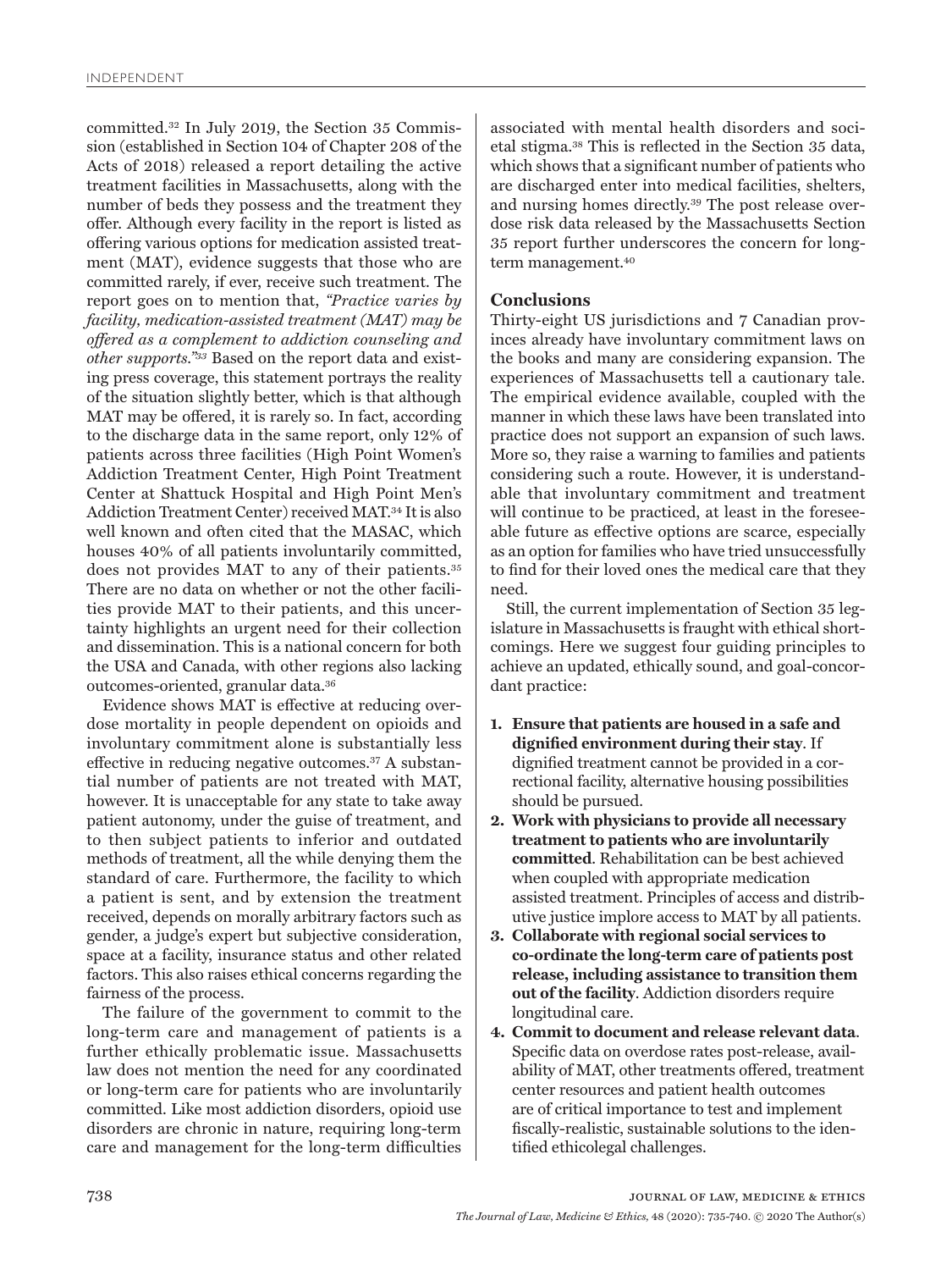The implementation of these recommendations will require additional investment in time and resources from already burdened criminal justice and healthcare systems. Nonetheless, they represent positive steps to achieve morally justifiable trade-offs for the autonomy and beneficence of incarcerated patients with opioid addictions, and just and equitable access to healthcare for this patient population that encounters multiple barriers to care.

#### Note

The authors have no conflicts of interest to disclose.

#### References

- 1. F.B. Ahmad, L.A. Escobedo, L.M. Rossen, M.R. Spencer, M. Warner, and P. Sutton, "Provisional Drug Overdose Death Counts," National Center for Health Statistics, 2019, *available at* <https://www.cdc.gov/nchs/nvss/vsrr/drug-overdose-data. htm> (last visited August 21, 2019)
- Substance Abuse and Mental Health Services Administration, "Key Substance Use and Mental Health Indicators in the United States: Results from the 2018 National Survey on Drug Use and Health," Rockville, MD: Center for Behavioral Health Statistics and Quality, Substance Abuse and Mental Health Services Administration, 2019, *available at* <https://www. samhsa.gov/data/> (last visited August 21, 2019).
- 3. C.S. Florence, C. Zhou, F. Luo, and L. Xu, "The Economic Burden of Prescription Opioid Overdose, Abuse, and Dependence in the United States, 2013," *Medical Ca*re 54, no. 10 (2016): 901-906.
- 4. Special Advisory Committee on the Epidemic of Opioid Overdoses, "National report: Opioid-related Harms in Canada Web-based Report," Ottawa: Public Health Agency of Canada, December 2019, *available at* <https://health-infobase.canada. ca/substance-related-harms/opioids> (last visited August 21, 2019).
- 5. L. Beletsky , "Involuntary Treatment for Substance Use Disorder: A Misguided Response to the Opioid Crisis," Harvard Health Blog, January 25, 2018, *available at* <https://www. health.harvard.edu/blog/involuntary-treatment-sud-misguided-response-2018012413180> (last visited August 21, 2019).
- 6. Section 104 of Chapter 208 of the Acts of 2018, "Section 35 Commission Report," July 1, 2019, *available at* <https:// d279m997dpfwgl.cloudfront.net/wp/2019/07/0708\_section-35-commission-report.pdf> (last visited August 21, 2019).
- 7. P.P. Christopher, D.A. Pinals, T. Stayton, K. Sanders, and L. Blumberg, "Nature and Utilization of Civil Commitment for Substance Abuse in the United States," *Journal of the American Academy of Psychiatry and the Law* 43, no. 3 (2015): 313–320.
- 8. A. Pilarinos, P. Kendall, D. Fast, and K. DeBeck, "Secure Care: More Harm than Good," *Canadian Medical Association Journal* 190, no.4 (2019): E1219-E1220.
- 9. A. Woo, "Young Drug Users Should be Involuntarily Admitted into Care, B.C. Mom Says," *The Globe and Mail*, November 26, 2018, *available at* <https://www.theglobeandmail. com/canada/british-columbia/article-young-addicts-shouldbe-involuntarily-admitted-into-care-bc-mom/> (last visited August 21, 2019).
- 10. D. Becker, "Group of Civilly Committed Men Sues Mass. Alleging Gender Discrimination In 'Section 35' Law," CommonHealth, March 15, 2019, *available at* <https://www.wbur. org/commonhealth/2019/03/14/masac-section-35-lawsuit? fbclid=IwAR1jEh0pEx36GBJCXhkBIBP\_sTA3legipBk6rF-C85Hob3\_IdEJnazcwSfqE.>(last visited August 21, 2019).
- 11. M. Cramer and F.J. Freyer, "Patients Call Plymouth Addiction Center a Mere Jail," *The Boston Globe*, December 2, 2017, *avail-*

*able at* <https://www.bostonglobe.com/metro/2017/12/02/ addiction-center-run-prison-system-draws-scrutiny-following-suicide/oWNbHtLRz8WiCoYus4doMO/story.html> (last visited August 21, 2019); "Section 35 Commission Report," *supra* note 6.

12. Bureau of Substance Addiction Services, "Section 35: The Process," Mass.gov, *available at* <https://www.mass.gov/servicedetails/section-35-the-process.> (last visited August 21, 2019).

- 15. *Id*.
- 16. Cramer and Freyer, *supra* note 11.
- 17. D. Becker, "Prison For Forced Addiction Treatment? A Parent's 'Last Resort' Has Consequences," National Public Radio, April 20, 2019, *available at* https://www.npr.org/sections/healthshots/2019/04/20/712290717/prison-for-forced-addictiontreatment-a-parents-last-resort-has-consequences (last visited August 21, 2019).
- 18. D. Becker, "Is It Addiction Treatment Or Prison? A Look Inside A State Center For Involuntary Commitments," CommonHealth, September 13, 2017, *available at* <http://www. wbur.org/commonhealth/2017/09/13/civil-commitment-substance-treatment> (last visited August 15, 2019).
- 21. M. Cramer, "Worse than Jail: Addicts Civilly Committed say DOC Abused Them and Failed to Treat Them," *The Boston Globe*, July 14, 2017, *available at* <https://www.bostonglobe.com/metro/2017/07/13/worse-than-jail-addictscivilly-committed-say-doc-abused-them-and-failed-treatthem/1kzQdRdO6F4QeQuYUiP54J/story.html.> (last visited August 21, 2019).
- 22. *John Doe 1, John Doe 2, John Doe 3, John Doe 4, John Doe 5, John Doe 6, John Doe 7, John Doe 8, John Doe 9, John Doe 10 vs. Carol Mici, Commissioner of the Massachusetts Department of Correction, Pamela MacEachern, Superintendent of MASAC at Plymouth, Thomas Turco, Secretary of the Executive Office of Public Safety and Security, Massachusetts Department of Correction; Monica Bharel, Commissioner of the Department of Public Health; Marylou Sudders, Secretary of Health and Human Services; Department of Public Health*, Suffolk Superior Court, (2019), *available at* <https://d279m997dpfwgl. cloudfront.net/wp/2019/03/Section35Complaint.pdf> (last visited December 6, 2019).
- 23. *Id*.
- 24. M. Szalavitz, "Forced Rehab Isn't the Solution," *Vice*, January 9, 2018, *available at* <https://tonic.vice.com/en\_us/article/ qvwwkv/massachusetts-forced-rehab-law> (last visited August 21, 2019).
- 25. B.Moss, "Governor Baker Signs Legislation Ending Civil Commitments at MCI-Framingham for Substance Use Disorder," Press Secretory (Governor's Office), January 25, 2016, *available at* <https://www.mass.gov/news/governor-baker-signslegislation-ending-civil-commitments-at-mci-framinghamfor-substance-use> (last visited August 21, 2019).
- 26. D. Werb, A. Kamarulzaman, and M.C. Meacham, "The Effectiveness of Compulsory Drug Treatment: A Systematic Review," *International Journal of Drug Policy* 28 (2016): 1–9.
- 27. M. Wegman, F. Altice, S. Kaur, V. Rajandaran, S. Osornprasop, D. Wilson, D. Wilson, and andA. Kamarulzaman, "Relapse to Opioid Use in Opioid-Dependent Individuals Released from Compulsory Drug Detention Centres Compared with Those from Voluntary Methadone Treatment Centres in Malaysia: A Two-Arm, Prospective Observational Study," *The Lancet Global Health* 5, no.2 (2017): 198-207.
- 28. A. Jain, P.P. Christopher, P.S. Appelbaum, "Civil Commitment for Opioid and Other Substance Use Disorders: Does it Work?" *Psychiatric Servic*es 69, no. 5 (2018): 374-376.
- 29. R.A. Brooks, "Psychiatrists' Opinions about Involuntary Civil Commitment: Results of a National Survey," *Journal of the American Academy of Psychiatry and the La*w 35, no. 2 (2007): 219–228.
- A. Anderson, "Involuntary Civil Commitment and Sobriety," Master of Social Work Clinical Research Papers, Retrieved

<sup>13.</sup> *Id*. 14. *Id*.